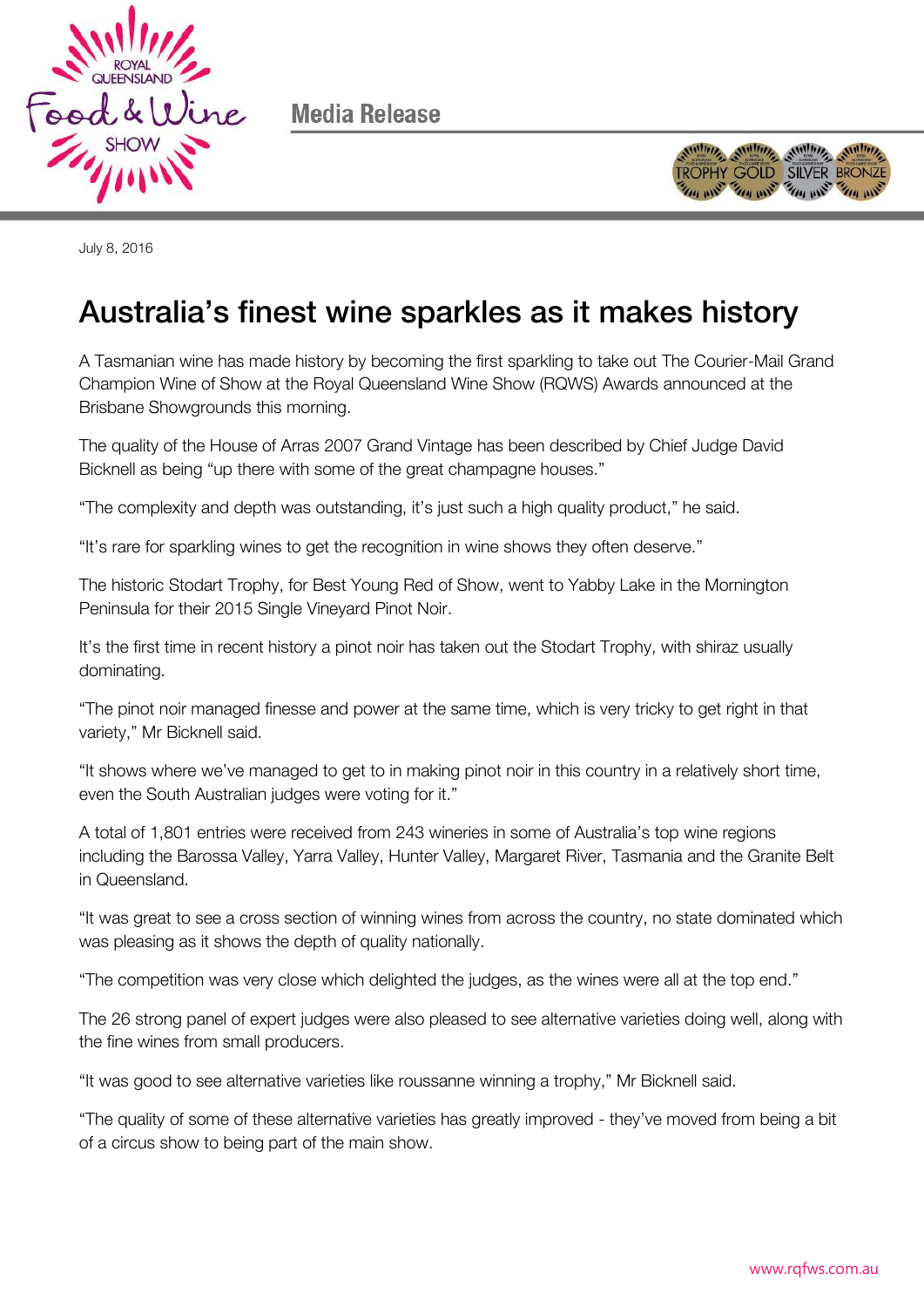



"It's also great to see small producers from far flying corners winning trophies, alongside the large companies."

This was Mr Bicknell's first year at the helm of the prestigious competition, after taking over the chief judging role from PJ Charteris.

"It was a pleasure to be the chief judge of the competition which has gone through significant positive change in the last three years and I look forward to adding to these improvements," he said.

The public will have the chance to be the judge tonight at the RQWS 'Grape Grazing by Night – Celebrating Australian Wine' event. For tickets and details visit www.rqfws.com.au

## **2016 TROPHY AWARD WINNERS** 2016 TROPHY AWARD WINNERS

THE MALDWYN AND IAN DAVIES BEST SPARKLING OF SHOW House of Arras - 2007 Grand Vintage

Robert Oatley Signature Series - 2014 Great Southern Riesling

BEST SEMILLON OF SHOW Brokenwood - 2009 ILR Reserve Semillon

BEST SEMILLON & SAUVIGNON BLANC BLEND OF SHOW Amelia Park - 2016 Trellis Sauvignon Blanc Semillon

THE AO FLEMING BEST CHARD CHARD OF SHOW<br>Fraser Gallop Estate - 2014 Parterre Chardonnay

BEST PINOT GRIS OF SHOW Brown Brothers Milawa Vineyard - 2015 Tamar Ridge Pinot Gris

## **BEST OTHER SINGLE WHITE VARIETAL OF SHOW**

St Huberts Wines - 2015 Roussanne

## **BEST SWEET WHITE OF SHOW**

De Bortoli Wines - 2013 Noble One

## **BEST YOUNG WHITE OF SHOW**

St Huberts Wines - 2015 Roussanne

## **BEST MATURE WHITE OF SHOW**

Brokenwood - 2009 ILR Reserve Semillon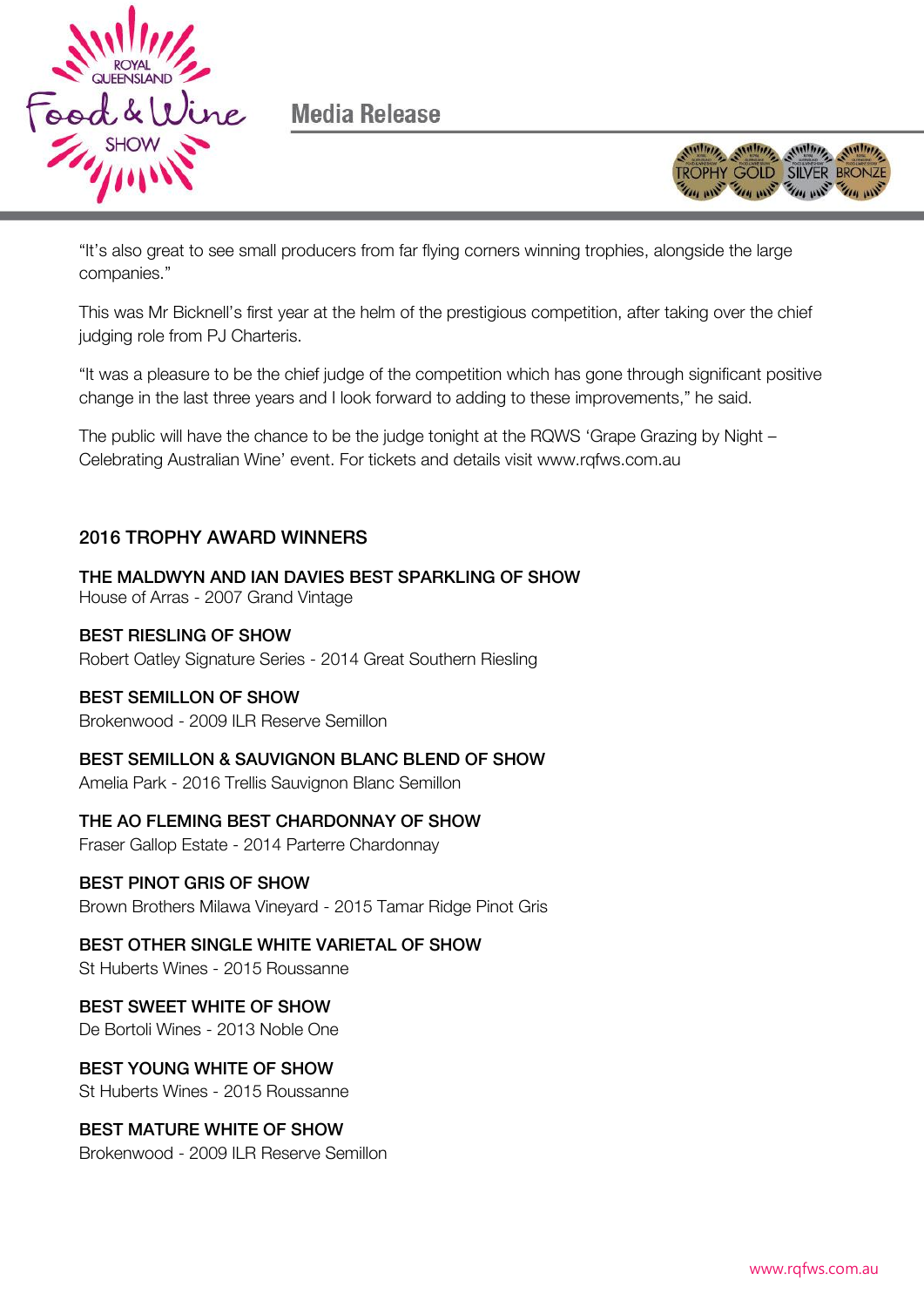



**REST SINGLE VINEYARD WHITE OF SHOW** 

BEST SINGLE VINEYARD WHITE OF SHOW Brokenwood - 2009 ILR Reserve Semillon

## **RNA BEST WHITE OF SHOW**

RNA BEST WHITE OF SHOW Brokenwood - 2009 ILR Reserve Semillon

## **BEST ROSE OF SHOW**

BEST ROSE OF SHOW Bird in Hand - 2016 D & B Rose

## **BEST PINOT NOIR OF SHOW** BEST PINOT NOIR OF SHOW Yabby Lake - 2015 Single Vineyard Pinot Noir

Bleasdale Vineyards - 2015 GSM

Deep Woods Estate - 2014 Cabernet Sauvignon Merlot

## THE WINE GUILD OF AUSTRALIA INC. AUSTRALIA INC. AUSTRALIA INC. AUSTRALIA INC. AUSTRALIA INC. AUSTRALIA INC. AU<br>September

Jim Barry Wines - 2014 The Barry Brothers Shiraz Cabernet Sauvignon

Kemeny's Food & Liquor - 2014, '1960 Bleasdale The Pioneer Malbec'

## ACCOR BEST CABERNET SAUVIGNON OF SHOW

Forester Estate - 2014 Yelverton Reserve Cabernet

Norfolk Rise Vineyard - 2015 Shiraz

S. C. Pannell - 2015 Touriga Cabernet Mataro

BEST MATURE RED OF SHOW Xanadu Wines - 2013 Reserve Cabernet Sauvignon

## BEST SINGLE VINEYARD RED OF SHOW

BEST SINGLE VINEYARD RED OF SHOW Yabby Lake - 2015 Single Vineyard Pinot Noir

wa de edigmentale of stream<br>Yabby Lake - 2015 Single Vineyard Pinot Noir

BEST FORTIFIED OF SHOW Morris Wines - Morris Old Premium Rare Liqueur Muscat